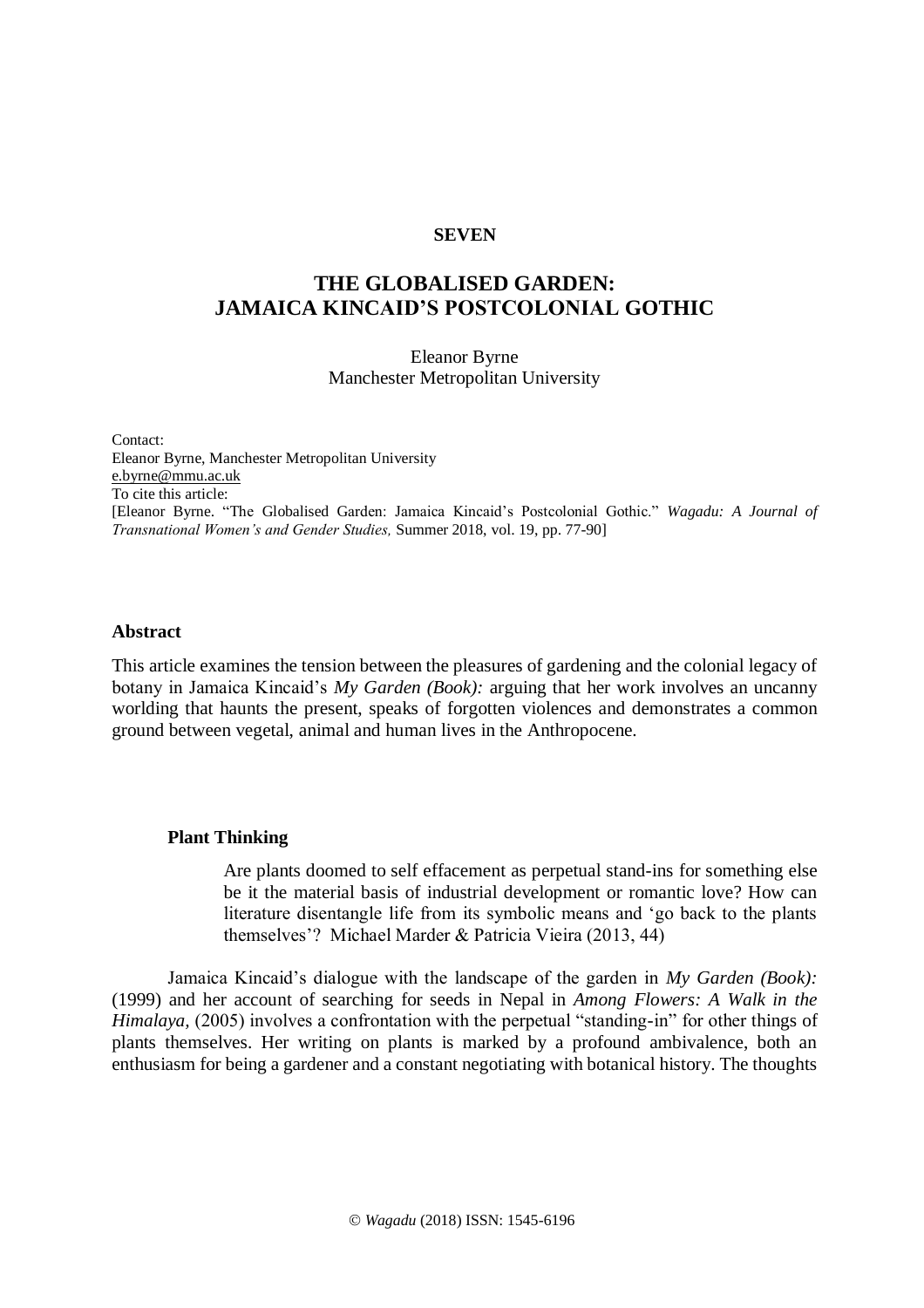of a postcolonial writer and gardener whose reflections on the relation between human and plant extend to explore the legacies of the globalised movement of plants might be termed a kind of "plant thinking": a thinking with and about plants in which a kind of vegetal thought narrates the haunting of what I will argue is a globalised gothic garden. I have borrowed the term "plant thinking" from the philosopher Michael Marder's extensive and fascinating work on plant life in philosophy and poetry. In *The Philosopher's Plant* (2013), Marder explores the workings of a particular plant on the thinking of philosophers throughout Western history, discussing the little acknowledged presence of plants and trees in philosophical thought, with offerings such as Heidegger's Apple Tree, Hegel's Grapes and Kant's Tulip. These short essays enable Marder to argue for a series of philosophical failings around thinking with or about plants, where "plants themselves have been forlorn as they were supposed to point to a reality beyond themselves, ranging from Ideas to Spirit. The forgetting of the growing trees, herbs, or flowers corresponds to and stems from the forgetting of being in the midst of various attempts to name it" (p. 39). By examining a single plant and its role in the thought of an established philosopher he creates ways of teasing out and deconstructing the founding concepts on which different concepts rest.

In their essay "Writing Phytophilia: Philosophers and Poets as lovers of Plants" (2013) where Marder and Patricia Vieira trace the role of plants in Rousseau's philosophy and the profession of a "love" of plants in Western Metaphysics—they comment, "with very few exceptions metaphysical philosophers have not been phytophiles and so were incapable of loving being as a whole" (p. 39). They suggest that Rousseau was one of the few, who referred to himself as a botanophile:

Rousseau's love of plants was not the product of a naïve yearning to abolish the distance that separates humanity corrupted by civilization from nature. This would be impossible, as Derrida notes in *Of Grammatology,* both signification and representation are supplements of presence which they actually constitute investing it with meaning  $-$  as such these supplements could be trimmed down or brought back in touch with their purportedly natural foundations but never completely eliminated. (p. 39)

Their problem is "how to resist on the one hand the metaphysical instrumentalization of the flora and on the other hand its fetishizing mystification" (p. 39). Rousseau's love of plants requires an attempt to see them as they truly are, not to impose anthropocentric ways of reading or using plants. "Rousseau passionately desires to lose himself 'like an insect' among the grasses of the meadows, being true to plants would be a kind of melting into the world, a certain detachment from the self then, a depersonalisation, that tries to see the plant as it really is, whilst acknowledging this can't even really happen" (p. 39).

As they acknowledge, plants "as such" will forever elude us as our understanding of their being is necessarily mediated through human senses and perception, scientific knowledge and the long cultural history of human vegetal interaction. It is this uncanny eluding that I would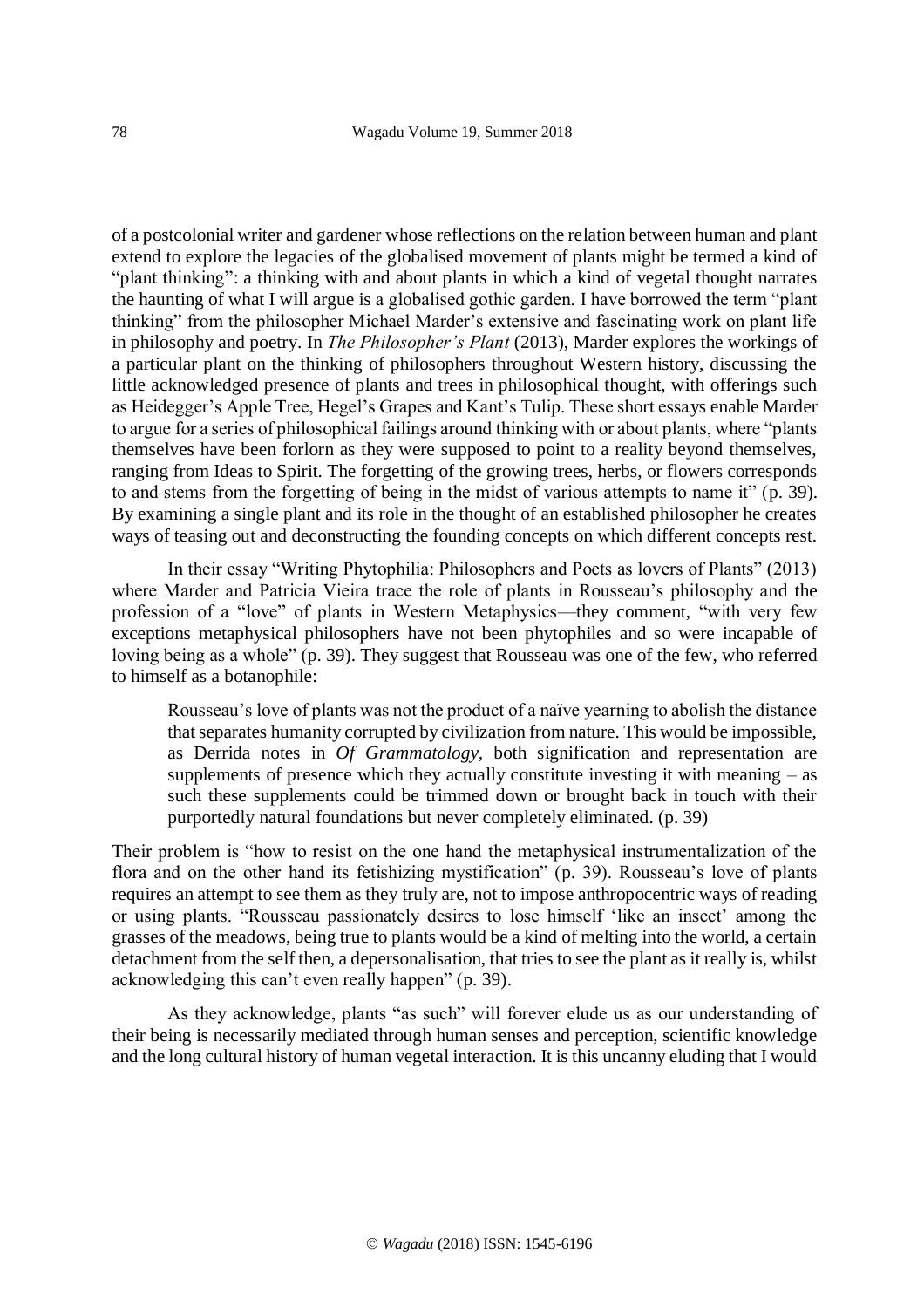argue characterises Kincaid's struggle to think the significance of her relation to the plants she tends and attempts to nurture, as well as the plants that interfere in different ways with her thinking. In the spirit of Marder and Vieira's association of specific plants with particular philosophical modes I would propose a productive reading might be made of the significance of a number of plants in *My Garden (Book):* (1999), in very different locations: the Wisteria in her Vermont garden, the Breadfruit Tree, and the Rubber Tree in the glass house in the Botanical Garden in Antigua. Whilst there are many moments of reflection alongside different plants in her text that are also discussed for example, these represent two differing dynamics and trajectories. They point to the tension in trying to see plants as they really are, in the face of supplementary forms of representation and signification that mark human-plant interactions. Opening with a discussion of Wisteria and closing with an account of the Breadfruit and the Rubber Tree this discussion will reflect on Kincaid's exploration and archaeology of entangled histories of nature.

The Wisteria, which features in the opening chapter of the book, offers an anxious and excited gardener a chance to contemplate the wilfulness and incomprehensibility of nature. Kincaid's account of her excitement as a new gardener is immersive and overwhelming:

Oh, how I like the rush of things, the thickness of things, everything condensed as it is happening, long after it has happened, so that any attempt to understand it will become like an unravelling of a large piece of cloth that had been laid flat and framed and placed as a hanging on a wall and, even then, expected to stand for something. (p. 24)

The image is that of a mesh, interconnected and inscrutable, coloured by images of thickness and condensation, which Kincaid embraces precisely because there is a pleasure in this incomprehensibility. The Wisteria eludes Kincaid, it appears to have a mind of its own, to flower at the "wrong" time and to upset her knowledge of gardening. Kincaid's response to this unreadability of the Wisteria is the repeated refrain "what to do?" When Kincaid asks "What should I do? What am I to do?" there is a pleasure in the inability to decide how best to respond to something out of her own control. She comments, "how agitated I am when I am in the garden, and how happy I am to be so agitated … Nothing works the way I thought it would, and nothing looks the way I had imagined it" (p. 14). Whilst the Wisteria remains inscrutable and defeats her own desire for control and authority, the delight of engaging with the plant on its own terms as unknowable and answering to another mode of existing is intensely enjoyable. Kincaid's account of this experience is resonant with Marder and Vieira's comments: "The inaccessibility of plant life does not mean we should relinquish attempts to relate to plants on their own grounds—even to learn from their specific mode of existence. What is it like to be a plant, imagination is a vital entry point into the lives of plants" (p. 40). For Kincaid the garden is filled with awe, and whilst practical gardening has a role to play, it is doubts, amazement and awe that are the true gifts of the garden: "I know the practical, it will keep you breathing; awe, on the other hand, is what makes you (me) want to keep living." (1999, p. 16).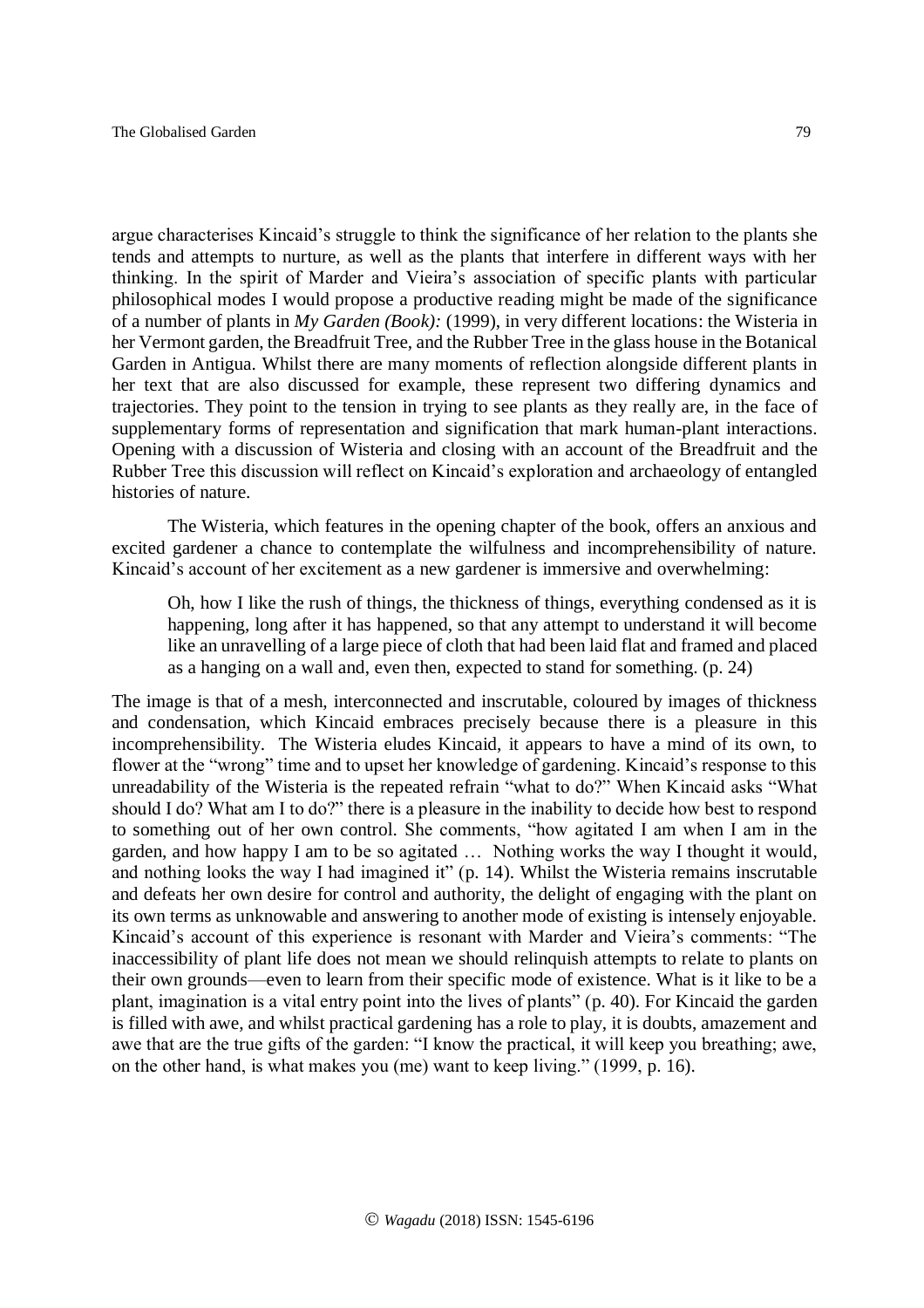However, if the opening chapter is a paean to the strangeness and otherness of plant life, subsequent chapters in the book reflect on the multiple ways in which historical legacies of violent transplantation, radically transformed landscapes, offer a drastic intervention in the potential of Kincaid to think with, or through, plants.

# **The Globalised Garden**

I am not in nature. I do not find the world furnished like a room, with cushioned seats and rich-coloured rugs. To me, the world is cracked, unwhole, not pure, accidental; and the idea of moments of joy for no reason is very strange (p. 124).

Jamaica Kincaid's garden writing might be understood as offering a way to explore some of the current cultural and historical dynamics that make up what Rob Wilson (2007) calls "uncanny world dwelling" as she deliberates on the ethics of "taking care' and the uncanny effects of "making the world horizon come near" through acts of disorienting imagining in the globalised garden (p. 217). In such a reading we could approach Jamaica Kincaid's *My Garden (Book):* as a text that might be drawn into a broader canon of postcolonial ecocritical literatures, thinking through the role of writing about plants as a vital part of Kincaid's writing life. *My Garden (Book):* is an act of earth remembering but is fraught with pitfalls and a kind of emotional repulsion from the history that accompanies the pleasures of tending plants so significant to Kincaid as a gardener. This essay will ask if we might go further and see Kincaid's archaeology of plant histories as a kind of thinking with and through plants, where vegetal life is narrated in ways that enable the Anthropocene to come into view.

It is potentially a risky endeavour to apply a set of themes conceived in (over)developed nations to those postcolonial locations where other histories and ways of resisting imperialist power have developed. There is as, DeLoughrey et. al. (2005) note, a long history of cultural and ideological mismatches between first and third worlds where intellectual imperialism is enacted by academics in other places, only too familiar with imperialist methodologies, blind spots, wilful amnesia and outright denial, of the previous histories and power relations. It is with this concern that they ask whether the emerging field of ecocriticism can be brought into dialogue with Caribbean writing whilst being mindful of the contradictions and pitfalls of such a project. As the introduction stresses, they are alert to accusations of "grafting" ecocriticism onto the Caribbean, offering a critique of the introverted focus of North American ecocriticism as it was then taking hold in the academy. The essays in the collection propose to take up the challenge to move ecocriticism beyond nature writing, acknowledging the very serious ideological difficulties of seeking critical insights through ecocriticism as it then manifested. In "Worlding as Future Tactic" Wilson (2007) argues that the study of culture in the era of globalisation involves exploring how reading "texts of contemporary being and uncanny world dwelling can become a historical process of taking care and setting limits, entering into and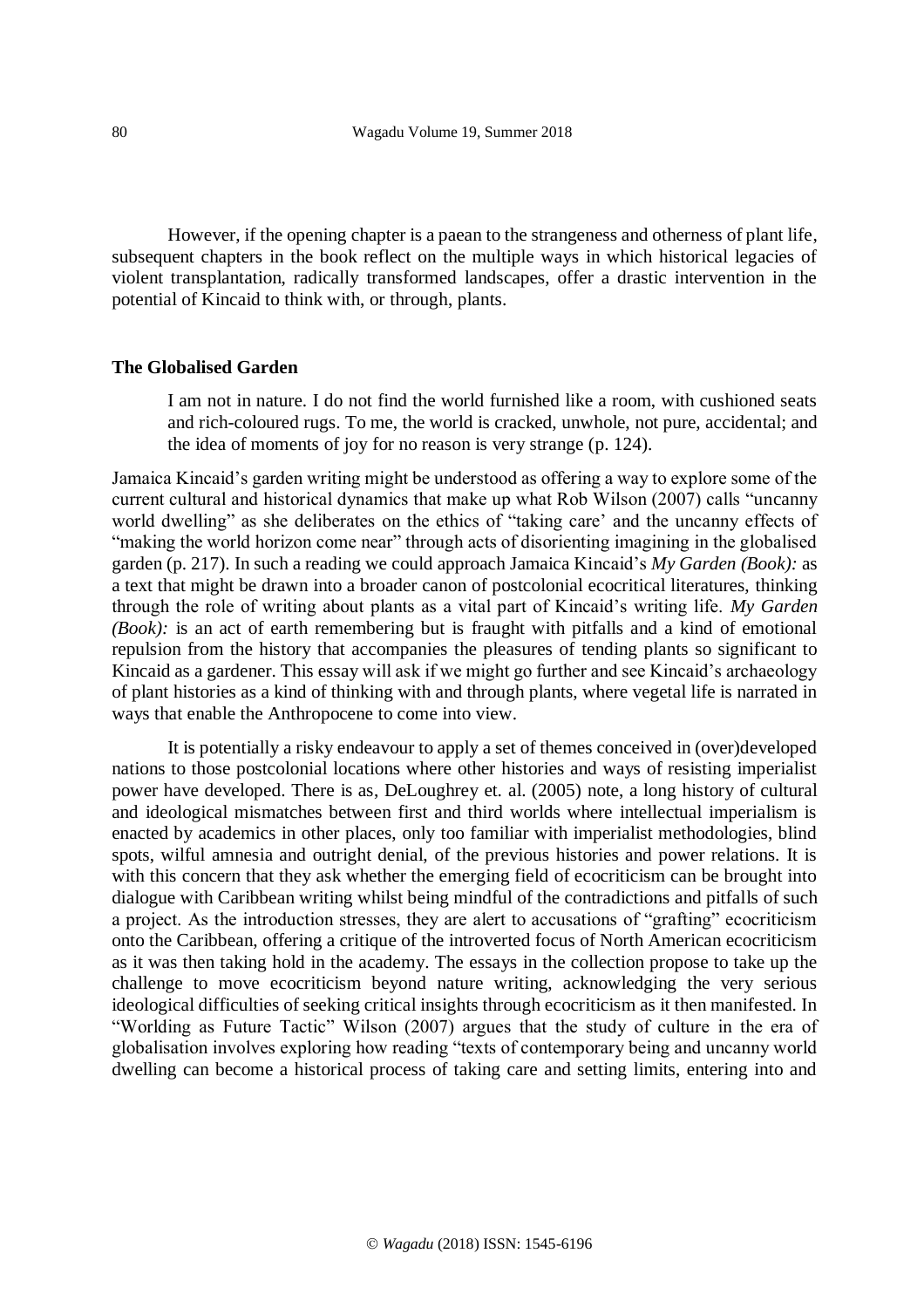making the world horizon come near, and become local and informed, situated and instantiated as an uneven/incomplete process of world becoming" (p. 217). Wilson comments further,

Our own time of world globalisation is a destitute time in which the man of capitalogic has all but forgotten the nature of being, the very worlding processes of 'dwelling' or 'building up' and 'worlding'. Caring for literature and the humanities in this oblivious time of Earth forgetting can become an ex-static way of attending to language as a site of the historically determinate disclosure of the world horizon as such. (p. 216)

One area that might fruitfully be explored is the rise in postcolonial gothic and tropical gothic that has recently considered the ways in which Oceanic and Caribbean landscapes are haunted by buried traumas of invasion and genocide that underpin unsettled settling and bear witness to buried or disavowed histories of the planation culture, resource extraction that were and still are the machines of the colonial and imperialist project. Arguing for the term "tropical gothic," Justin D. Edwards and Sandra G. Vasconcelos migrate the term from its usual geographical domiciles, to suggest tropical gothic works to "tropicalize" the gothic, such that it performs with an intercultural and bidirectional dynamic, by reviving gothic images and themes in ways that mobilise and reuse dominant gothic tropes (2016). The concept of circulating images and tropes rather than the transfer or expansion of them is vital, if one is not to reduce this to a structure that reiterates unidirectional flows from centre to margins. Rather the postcolonial writer might be seen to deploy gothic as a mode of interrogating the silences of the present or of official histories.

Where the effects of globalisation and postcolonial experiences of violences done to self, nation and land converge or collide with intimations of globalised ecological catastrophe, further gothic forms proliferate. It is unsurprising, then, that ecogothic literature and criticism have arisen out of what Jason Moore (2015) terms the "world ecology" of wealth, power and nature of global capitalism—where ecological thinking is absent or repressed and the gothic is a culturally significant point of contact between criticism, postcolonial and ecocritical theory. Coming from a different critical space, we might also be able to read this form of de-distancing as a kind of unnatural or unsettling grafting, any kind of connecting up that unsettles distances between things or categories, which results in a changed perspective on the world. One such space where this seems to chime with contemporary ecocritical thought is the work of Timothy Morton, whose work on uncanny extreme intimacy also addresses the difficulties that attend to thinking globally about a localised vision or experience. In *Dark Ecology* (2016) he comments:

[W]hen massive entities such as the human species and global warming become thinkable they grow near. They are so massively distributed we can't directly grasp them empirically. We vaguely sense them growing out of the corner of our eye while seeing the date in the centre of our vision. These hyperobjects remind us that the local is in fact uncanny. (2016, p. 11)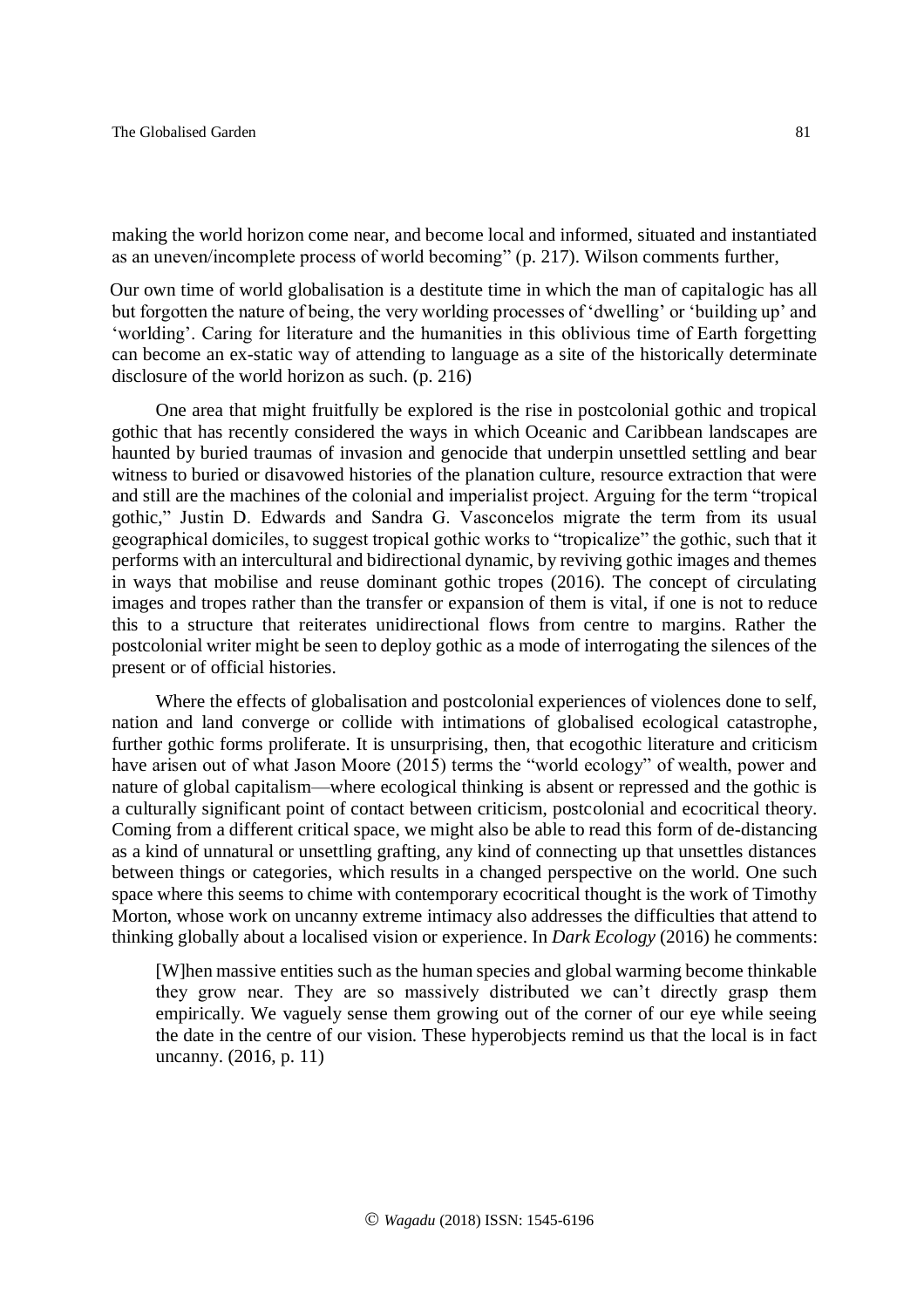Isn't Kincaid's garden haunted after all? The garden is full of death, the woodpecker and the robins are poisoned, the house walls are being attacked, rabbits are invaders and Kincaid fantasises about killing them. Death stalks the garden, despite its association with nurture, and the garden itself must be made from the ruins of the garden that went before. Kincaid comments, "every garden dies with the gardener" and she is meticulous in her memorialisation of the previous owners of the house and their gardening, as she narrates her own labours, refusing to be seen to be working on a "blank" or empty space, acknowledging the lives and work that have preceded her own occupation of house and land. In her introduction to *My Garden (Book):,*  Kincaid recounts the origins of her creation of a garden from the remains of what had been left by the previous owner in her Vermont home, alongside her attempts to learn about horticulture. Asserting that every garden has a history, in her opening chapter, Kincaid recounts her earliest attempt to do something she thinks of as gardening. She takes her garden to be a blank, empty canvas, and she has paid a gardener to regrade the lawn of a house she has moved into whose previous owner, Mrs. Govern has died. Soon after she sees a series of maroon leaf sprouts pushing up in patches across the lawn and she is considering complaining about the job done in her garden to the neighbour who kindly points out that this is not a "lawn problem" but the shoots of peonies that Kincaid had no knowledge of. The uncanny sprouting of the previous owner's flowers from the ground beneath the overlaid lawn, points to the garden as palimpsest that an amateur gardener/reader cannot fully navigate. There will always be unburyings, uncanny interruptions of a controlled or overlaid new landscape, where a history of concealed actions and traces of others' lives still remain deep in the soil, that may reveal themselves, uncannily, not uninvited guests to the property, not invaders, but ghosts, original or preceding inhabitants, introduced to the garden by other owners and gardeners, whose legacy must be reckoned with. This opening up of the garden to being something other than itself "beside itself," stages the garden as having "always already" been uncanny. To an extent Kincaid hangs onto these legacies, stating that she was "firmly living in Mrs. McGovern's house (or the Yellow House, which is what the children came to call it  $\ldots$  )" (pp. 6-7), as if the previous owner were merely hosting her.

If the garden is uncanny it is because the previous owner of the land has the ability to "return" through her plants. But it is not just the local ghosts of past owners that haunt. Kincaid's garden is full of colonial ghosts, brought to mind through the naming of plants. This is suggestive of a ghoulish grafting of colonial explorers' names onto the plants in the garden that conjures the ghosts of these explorers and their missions, as if their heads had been grafted on to stems where flowers should be. Bougainville looms over the garden, the legacy of his circumnavigation of the world written into every pink blossom. His voyage, which was the first by a Frenchman, was also the first to take naturalists and geographers aboard, which enabled his claim to a plant named after him by the naturalist Philibert Commerçon. Facing the garden and learning about plants is also a confrontation with other histories: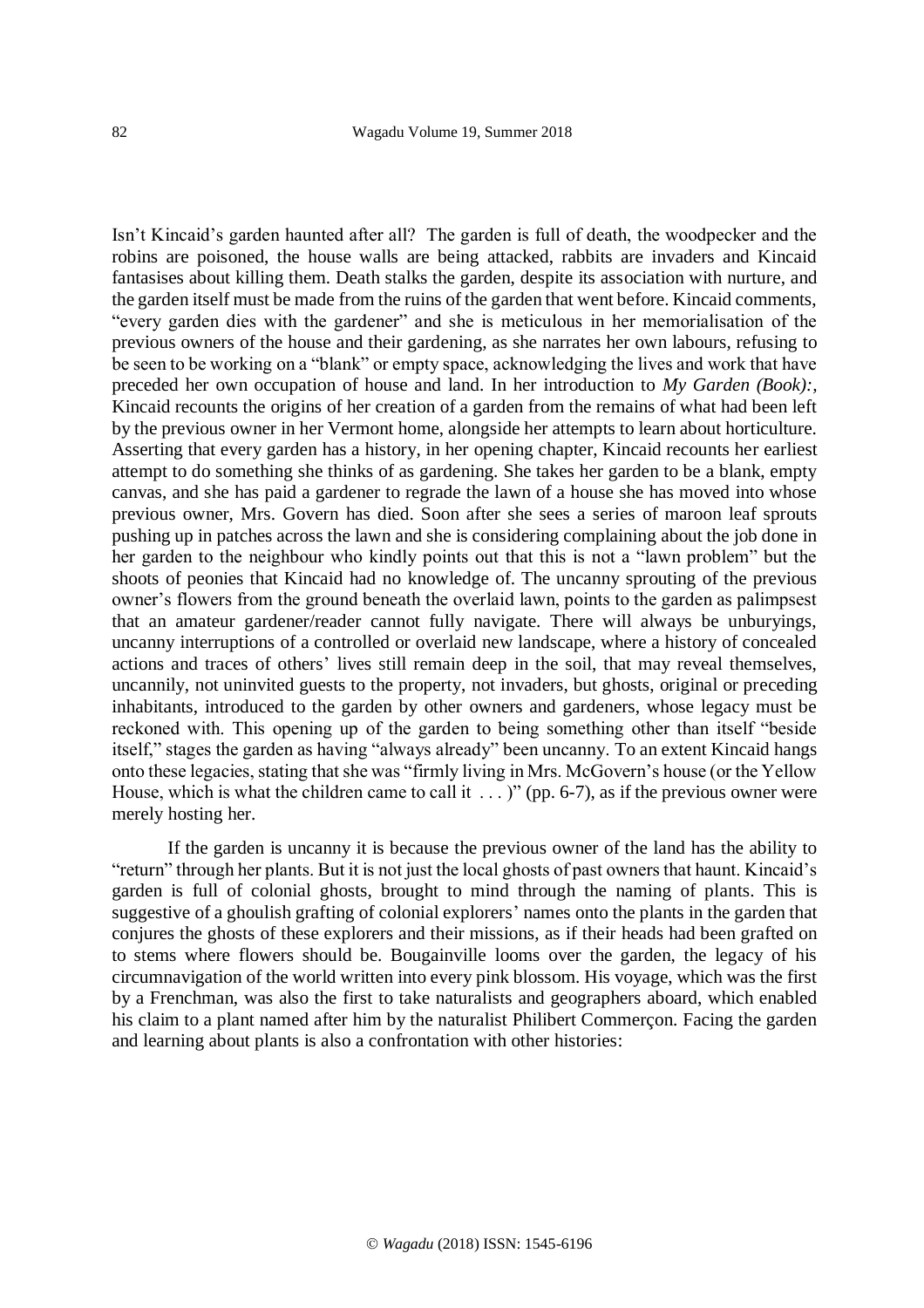It would not be at all false to say that just at that moment I was reading a book and that book (written by the historian William Prescott) happened to be about the conquest of Mexico, or New Spain, as it was then called, and I came upon a flower called marigold, and the flower called dahlia and the flower called zinnia, and after that the garden was to me more than the garden as I used to think of it. After that the garden was also something else. (Kincaid, 1999, p. 6)

It appears that the historian of plants cannot fail to unearth stories of colonial devastation and appropriation that intrude onto the illusory peacefulness of the flower garden. It produces a double vision, looking with two eyes, one phenomenological and one semiotic, where the garden is at once raw, alive and corporeal, timeless and also where all is a sign, a code that leads to a vertiginous dizzying set of unfolding and unending narratives of conquest, exploitation and disaster. Kincaid must trouble the archive of gardening, and rail against its complicity with the colonial underpinning of gardening itself: "*The Oxford Companion to Gardens* (a book I often want to hurl across the room, it is so full of prejudice)" (p. 121). She comments, "the garden for me is so bound up with words about the garden, with words themselves, that any set idea of the garden, any set picture, is a provocation to me" (p. 7).

Kincaid's text suggests that the gardener needs to develop a competence in "reading," orienting themselves as with a key to a map, in order to navigate the meaning of the plants in the garden. Kincaid notes that the names of plants perform a historical assault on her as a Caribbean gardener, even in Vermont, "One day, while looking at the things that lay at my feet, I was having an argument with myself over the names I should use when referring to the things that lay before me. These things were plants. The plants, all of them—and there were hundreds—had two names" (p. 160). In that it signals the complex intertwining of the violent histories of forced transplantation and settlement, human, and botanic, that render the landscape of the Caribbean as Wilson Harris states, "a landscape saturated by traumas of conquest' (1962, p. 8). Kincaid reflects on this as she makes her own garden and comes to the realisation that she has produced a map of the Caribbean. She continues:

I do not tell this to the gardeners who had asked me to try to explain the thing I was doing, or to explain what I was trying to do; I only marvelled at the way the garden is for me an exercise in memory, a way of remembering my own immediate past, a way of getting to a past that is my own (the Caribbean Sea) and the past as it is indirectly related to me (the conquest of Mexico and its surroundings) (p. 8).

In this apprehension Kincaid is paradigmatic of DeLoughrey et al.'s thoughts about the ways in which "the history of transplantation and settlement have contributed to a sense of place and an environmental ethic in the Caribbean" (2005, p. 135). Kincaid's meditation on the demands to think through how the ruins of extractive colonialism and plantation culture can be lived in the present shares Antonio Benítez-Rojo's (1996) assertions that living in the wake of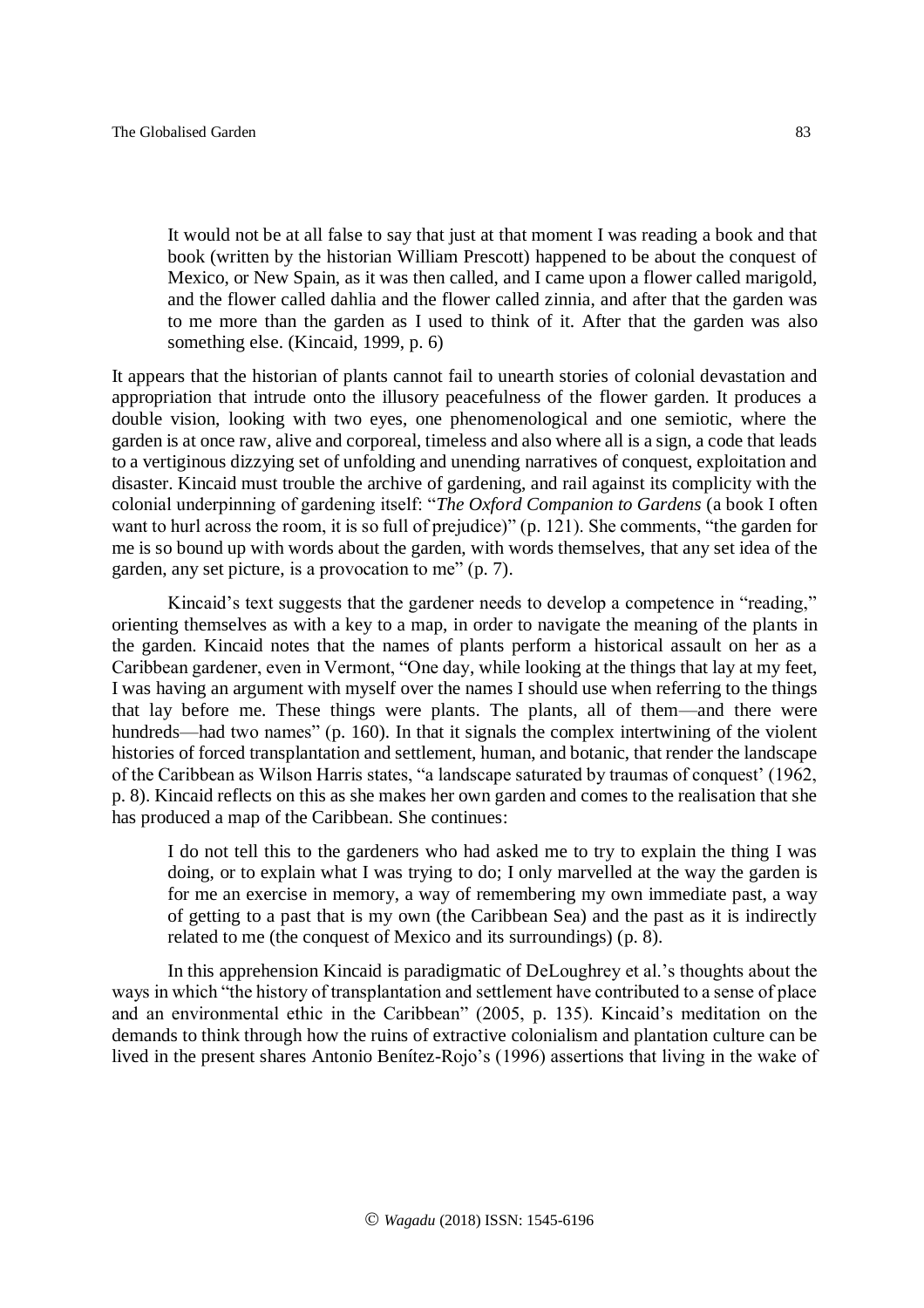colonial botanical histories means that "the sense of belonging in the Caribbean is conditioned by an always incomplete knowledge of natural and human histories, which necessitates recreating a sense of place in the present." (p. 20) At the end of Part II of *My Garden (Book):*, Kincaid's chapter, "In History," opens and closes, or rather doesn't close, repeats its refrain a second time, in a repeated image of the open wound of history: "an open wound with each breath I take in and expel healing and opening the wound again and again, over and over" (p. 153). This chapter opens onto the complicity between Imperialism and Botany, one that goes to the heart of Kincaid's crises and questioning as a gardener and a person. Although the focus of this discussion is Kincaid's account of her garden, her later work *Among Flowers* (2005) also offers a fascinating counterpoint to the excavation of gardening in its account of her seed hunting travels, in that she undertakes a walking adventure that places her at least alongside, if not retracing, the steps of the explorers and botanists she takes on in *My Garden (Book):.*

As Kincaid reflects on how she is positioned by the account of Christopher Columbus's encounter with and naming of Antigua, she comments that Columbus names the island after a church, and 'empties the land' of the people he finds there; "it is when the land is completely empty that I and the people who look like me begin to make an appearance, the food I eat begins to make an appearance, the trees I will see each day come from far away and begin to make an appearance;…" (Kincaid, 1999, p.159).

Kincaid is interested in the provenance of "nature," its history. It is here perhaps that Kincaid's text might engage with and offer nuance to widely deployed concepts Anthropocene and agrilogistics, both of which have produced numerous qualifications and interventions in current ecocritical discussions. One particularly useful intervention is Donna Haraway's (2015) account of the formulation of the term Plantationocene, as a collectively generated name for the devastating transformations of diverse kinds of human-tended farms, pastures and forests into extractive and enclosed plantations relying on enslaved labour and other forms of exploited alienated and usually spatially transported unfree workers. "Moving material semiotic generativity around the world for capital accumulation and profit—the rapid displacement and reformulation of germ plasm, genomes, cuttings and all other names and forms of part organism and of deracinated plants, animals and people—is one defining operation of the Plantationocene, Capitalocene, Anthropocene taken together" (2015, p. 162). Her proposal of the Chthulucene seeks to address the ways in which she argues "no species acts alone, assemblages of organic species and abiotic acts make history—the evolutionary kind and other kinds too." Haraway's 'making kin' with human and non-human is made differently by Kincaid as she thinks through her own relation to extractive plantation cultures.

I do not know any of the plants in the place I am from (Antigua). … The ignorance of the botany of the place I am from (and am of) really only reflects the fact that when I lived there, I was of the conquered class and living in a conquered place; a principle of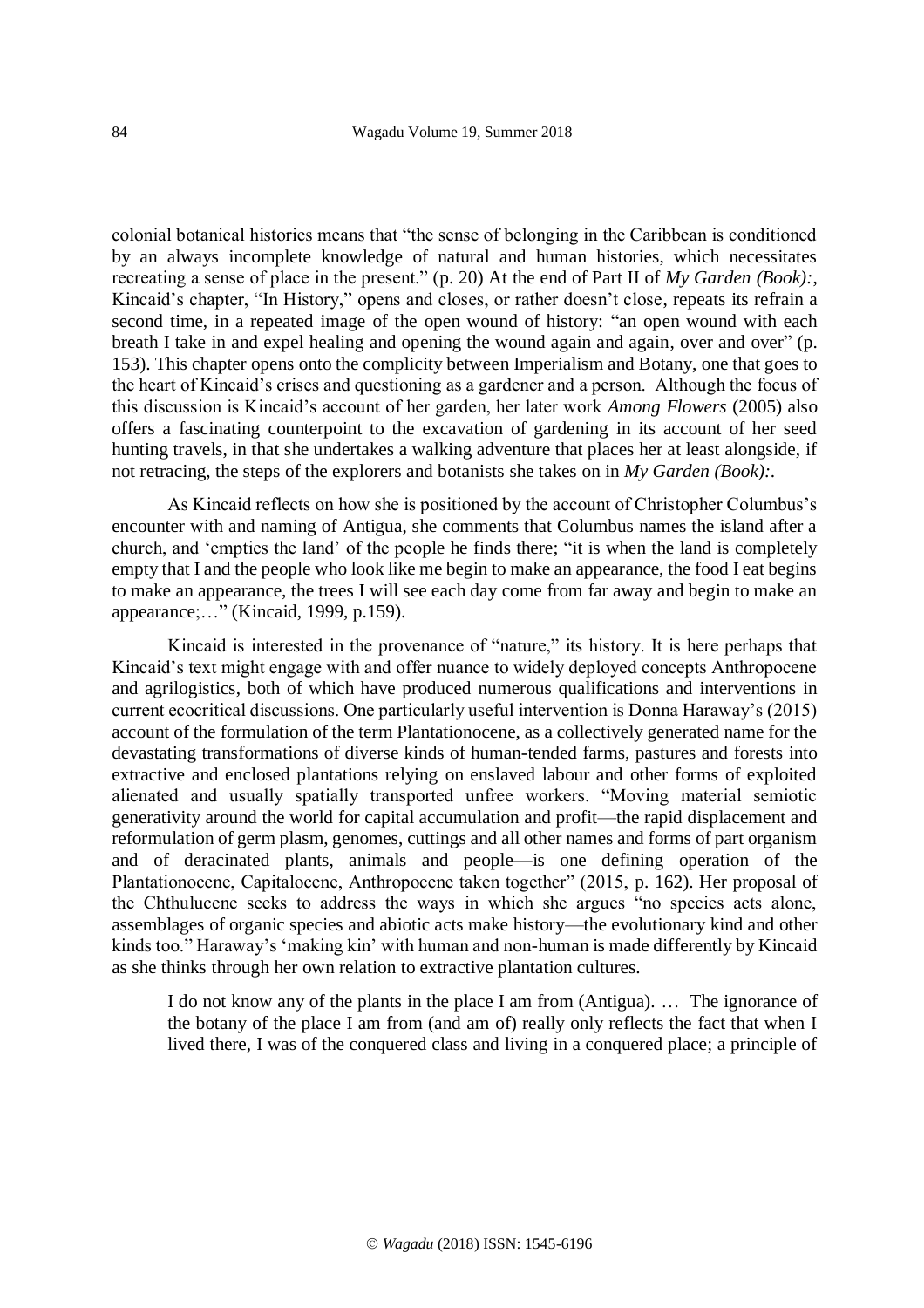this condition is that nothing about you is of any interest unless the conqueror deems it so. (Kincaid, 1999, pp. 119-120)

Kincaid signals the haunting of the garden by the words that overwrite the plants she is tending to as she recounts the ways in which the history of plant naming went hand in glove with the Imperialist project. Kincaid insists on demystifying the Linnaean taxonomy of plant names as neutral or universal, asserting that Linnaeus too has a history embedded in the Imperialist project. Kincaid explains that Linnaeus found specimens of plants in George Clifford's greenhouse and invented a system of naming, that even she is forced to use:

The invention of this system has been a good thing. Its narrative would begin in this way: In the beginning, the vegetable kingdom was chaos, people everywhere called the same things by a name that made sense to them, not by a name arrived at by an objective standard. But who has an interest in an objective standard? Who needs one? It makes me ask again, What to call the thing that happened to me and all who look like me? Should I call it history? And if so, what should history mean to someone who looks like me? Should it be an idea; should it be an open wound, each breath I take in and expel healing and opening the wound again, over and over, or is it a long moment that begins anew each day since 1492? (p. 166)

She comments:

In almost every account of an event that has taken place sometime in the last five hundred years there is always a moment when I feel like placing an asterisk somewhere in its text and at the end of the official story making my own addition. This chapter in the history of botany is such a moment. (p. 165)

Kincaid deploys the asterisk as a way of identifying the lacunae, the supressed, occluded histories buried in this botanical landscape. Kincaid's unburying of plant histories, serves as a reminder of Graham Huggan and Helen Tiffin's (2011) argument that "historicization has been a primary tool of postcolonial studies—in order to engage with a historical model of ecology and epistemology of space and time, entering what Wilson Harris suggests is 'a profound dialogue with the landscape'" (p. 75). The Linnaean system, as Mary Louise Pratt comments in *Imperial Eyes: Travel Writing and Transculturation* "epitomised the transnational aspirations of European science … Linnaeus deliberately revived Latin for his nomenclature precisely because it was nobody's global language. The fact that he was from Sweden a relatively minor player in global economic and imperial competition undoubtedly increased continent wide receptivity to his system" (p. 19). Pratt argues that Linnaeus and his assistants set in motion a project to be realised in the world in the most concrete terms possible: 'a secular global labour,' a totalising classificatory schema that she argues demonstrated a planetary consciousness. It was one, however, that saw the link between naming and owning, between the concrete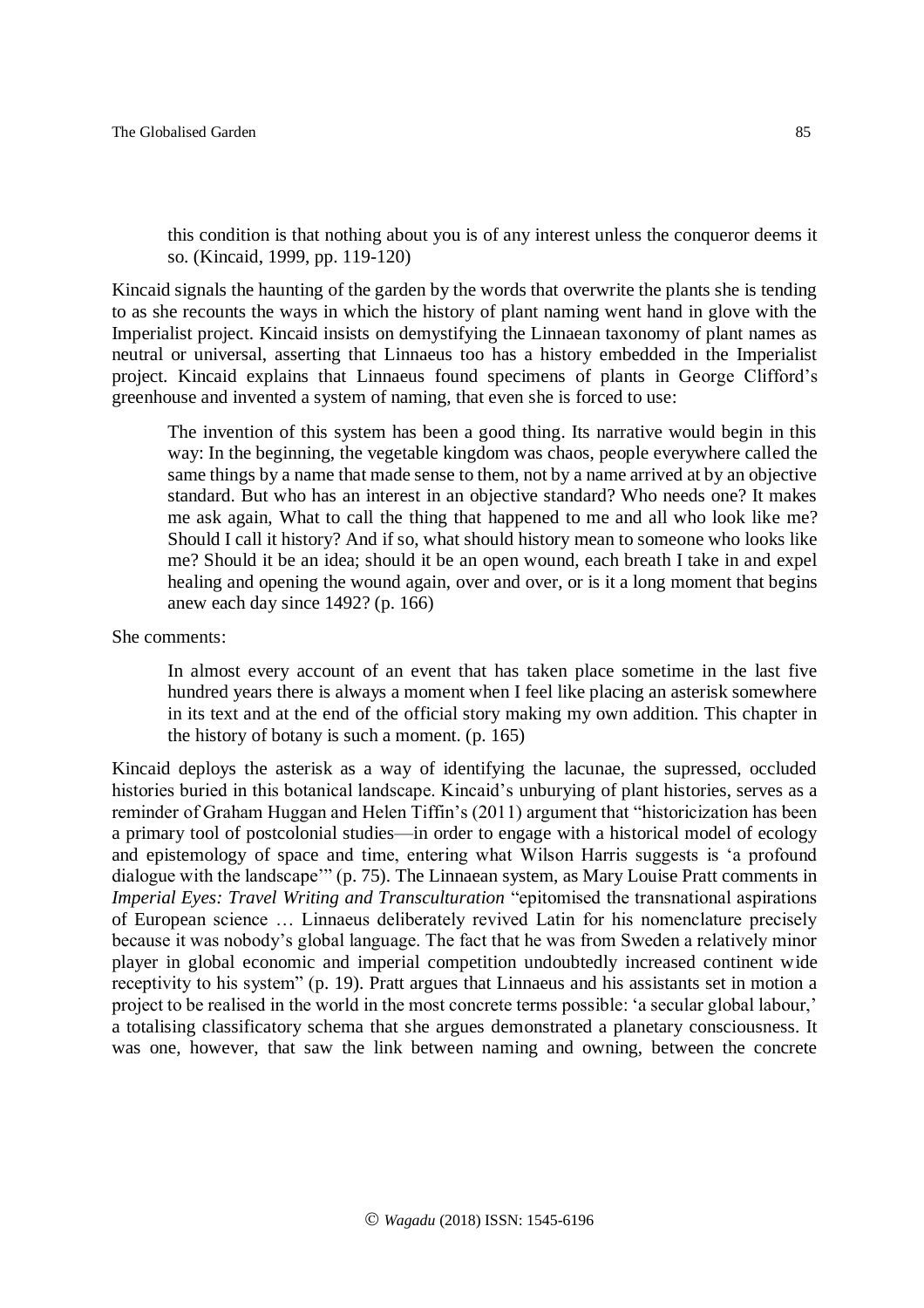exploration and classification of plants with geographical and ideological power and appropriation.

As Kincaid's text moves between the autobiographical, local, historical and the global, none of these categories is stable, and one is constantly found imbricated in the other. As Jana Evans Braziel (2009) notes, Kincaid's work is marked by "the entanglement of autobiography with history" (p. 3). It is precisely this spectral presence of Linnaeus that makes Kincaid's book insist on a kind of uncanny world dwelling that thinks the role of writing about plants as vital to a revisiting and remobilisation of the open wound of this history. Looking at nature Kincaid sees culture, and the traumatic histories that mark her own diasporic routes:

What did the botanical life of Antigua consist of at the time another famous adventurer (Christopher Columbus) first saw it? To see a garden in Antigua will not supply a clue. The bougainvillea (named for another restless European, the sea adventurer Louis de Bougainville, the first Frenchman to cross the Pacific) is native to tropical South America; the plumbago is from southern Africa; the croton from Malaysia; the hibiscus is from Asia (unfringed petal) and East Africa (fringed petal); the allamanda is from Brazil; the poinsettia (named for an American ambassador Joseph Poinsett) is from Mexico; the bird of paradise is from southern Africa; the Bermuda lily is from Japan; … The breadfruit is from the East Indies. This food, the bread fruit, has been the cause of more disagreement between parents and their children than anything I can think of. No West Indian that I know has ever liked it. It was sent to the West Indies by Joseph Banks, the English naturalist and world traveller, and the founder of Kew Gardens, which was then a clearing house for all the plants stolen from the various parts of the world these people had been … . (p. 135)

Kincaid's uncanny outlining of unnatural nature shares Natasha Tinsley's (2005) observations on Caribbean nature, when she asks "What is natural to the Caribbean? 'Nature' itself is not" (p. 169). Nestling amongst the list of plant species introduced to Antigua is the detested breadfruit. In Elizabeth DeLoughrey's (2008) seminal account of the cultural and political implications of the movement of breadfruit to the Caribbean from Tahiti by the British in the eighteenth century, she outlines the ways in which the transportation of breadfruit trees served to produce colonial discourses of benevolence towards slaves, as providing much needed nourishment, at a time when antislavery sentiment was increasing, such that the breadfruit was deployed as a tool to sustain a brutal slave economy in the name of a "natural and sustaining food" from Tahiti. "The provision of breadfruit for the slaves was an attempt to displace a growing abolitionist revolution with a scientific one derived from the new knowledges of tropical botany" (p. 1). As DeLoughrey notes, the diaspora of plants has been obscured in studies of globalisation despite the fact that their multiple uses have been crucial to the processes of modernity and its colonial projects. For Kincaid, this unnatural nature, that stories the vast scale of colonial expropriation and distribution, its theft and also its crimes, is written into the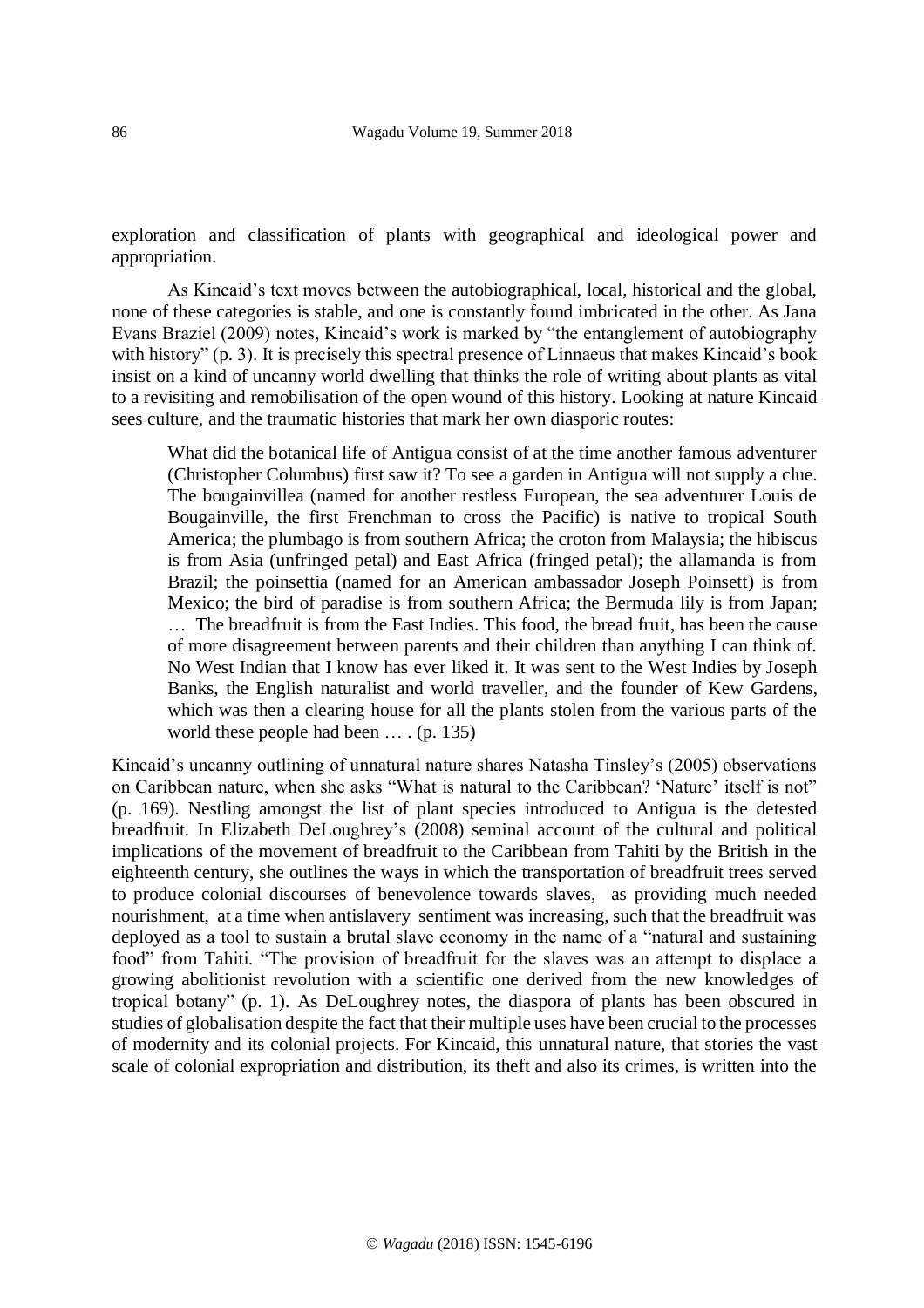landscape by the flourishing of the bread fruit, which materially signals to and mirrors the violent uprooting and exploiting of people. She comments in *My Garden (Book):* (1999):

And yet the people on Antigua have a relationship to agriculture that cannot please them at all. Their very presence on this island hundreds of years ago has to do with this thing, agriculture. When they (we) were brought to this island from Africa a few hundred years ago, it was not for their pottery-making skills or for their way with a loom; it was for the free labor they could provide in the fields. … It seems clear to me, then, that a group of people who have had such a horrible historical association with growing things would try to make any relationship to it dignified (agriculture) and useful. (pp. 139-140)

Although Kincaid addresses the breadfruit as a loathed legacy of slavery, she has a more extended contemplation of the significance of another plant connected to plantation labour and resource extraction as a site where other subaltern stories can emerge. In the chapter "The Glasshouse," she recounts her own memories of visiting the Botanical Gardens in Antigua, where she meets foreign plants that are symbols of imperialist botanical mastery, displaying the ease with which transporters such as Joseph Banks could move plants around from one tropical region to another, and the complicity of botany with extractive colonial practices. It is here that she recounts her relationship with the rubber tree, which occupies only a relatively short but nonetheless vital childhood memory in the text (pp. 145-148). This focused memory from her time growing up in Antigua, rather like the asterisk she offers to history, offers a point of entry to a revisiting and reclaiming of unacknowledged and actively denied histories of the plantation as multiple forms of exploitation and considering how to live in the 'wake' of ecological, social and psychic plantation devastation. It offers a route to comprehending and making meaning in the present. In the glasshouse and under the rubber tree, Kincaid shows how the tree itself acts as a signpost for a globalised present. It is here that her father passes on the story of his own life, experienced as a kind of haunting under a tree. The tree chosen by the father is silent witness to the instrumentalization of both indigenous and transported populations and flora and fauna globally, signalling an uncanny worlding in the present in the Botanic Garden.

The rubber tree from Malaysia (or somewhere) is memorable because in the year my father and I were sick at the same time (he with heart disease, I with hookworms), we would go and sit under this tree after we ate our lunch, and under this tree he would tell me about his parents, who had abandoned him and gone off to build the Panama Canal (though of course he disguised the brutality of this). (p. 120)

Kincaid's account is somewhat less "metaphorical" than that of Benítez-Rojo who famously commented, "Antilleans … tend to roam the entire world in search of the centres of the Caribbeanness, constituting one of our century's most notable migratory flows. The Antillean's insularity does not compel them toward isolation, but on the contrary, toward travel toward exploration toward the search for fluvial and marine routes. One needn't forget that it was men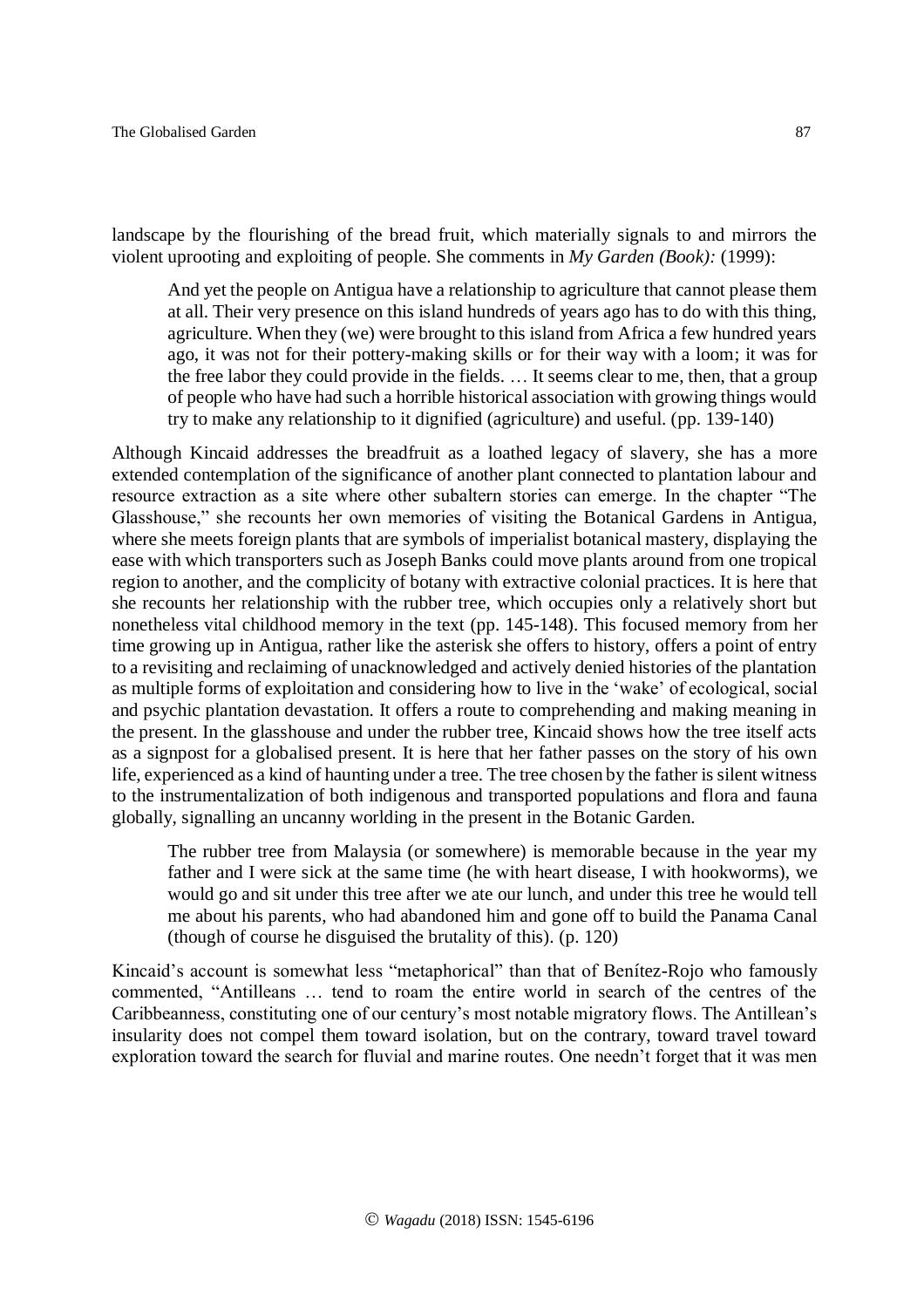from the Antilles who constructed the Panama Canal" (1992, p. 25). It is under the rubber tree that Kincaid's father speaks of his own family's dispersal to Panama, to work on the Panama Canal. His individual story passed on to her under the sign of transplantation, a rubber tree, signifies the post-emancipation diaspora that produces a huge trans-Caribbean migration, a demographic tidal wave, the largest in Caribbean history leading to the establishment of Afro-Antillean Panamanians who settled in Panama. The transplanted tree, in the Glasshouse becomes a ritualised place for Kincaid and her father as they set out together every afternoon during their convalescence from different illnesses: "It was in the shade of the distorted branches of the rubber tree (though this distortion is perfectly natural to the rubber tree) in the botanical garden of St. John's, Antigua, a garden that was the creation of the most ambivalent of people, that I came to know important things, though I came to understand them only long after" (p. 147). It is under the tree that the father can speak of the devastation of his own family, the fate of his ancestors at the hands of Imperialism and where Kincaid experiences the objectification of her father: "It is possible that, in a way, a very human way, my father, when sitting under a rubber tree in the botanical garden, was in the presence, the atmosphere, the shrine of Possession, and that he himself was an object, a mere thing within it." (p. 148)

Reflecting on this moment Kincaid has to perform a kind of thinking and remembering of self that echoes what Christina Sharpe (2016) calls "wake work," a way of reflecting that "avails us particular ways of re/seeing, re/inhabiting, and re/imagining the world." (p. 22) It is necessary I would argue, to read the significance of her father's story in the glasshouse that Kincaid feels, as a sudden and uncanny worlding, a moment that produces an apprehension of the gothic nature of the globalised landscape of Antigua. The rubber tree, itself also transplanted, haunts. It signals for Kincaid, the "people of the mysterious Far East," who "like the people native to everywhere, were workers; that is, they worked in the fields where they cultivated the plants native to their place or the plants that had been made native to their place" (p.145). Kincaid's belated epiphany (she reflects back on this event and recognises its significance as an adult), under the rubber tree, attempts to signal the effects of multiple violences on those ideologically "distant" geographical locations, where drastic degradation and aggressive resource extraction happen but evade visibility and hence admissions of responsibility. Such an experience of structural myopia is connected to an inability to render, imagine or connect the often invisible structures of global exchange and economy as they impact on specific places. The ecogothic moment of the text insists on linking the plants of one's own garden, grown and tended lovingly, to the longer history of colonial resource extraction and plantation cultures, and the socio-ecological crises that result from this.

Kincaid's uncanny experience under the rubber tree with her father is one of recognition of the interlinked and enmeshed fates of multiple species whose fates and histories cannot be comprehended in isolation. The transplanted tree, that is displayed as a trophy of plantation culture's ability to move peoples and ecologies, speaks, as the father recounts his own multiple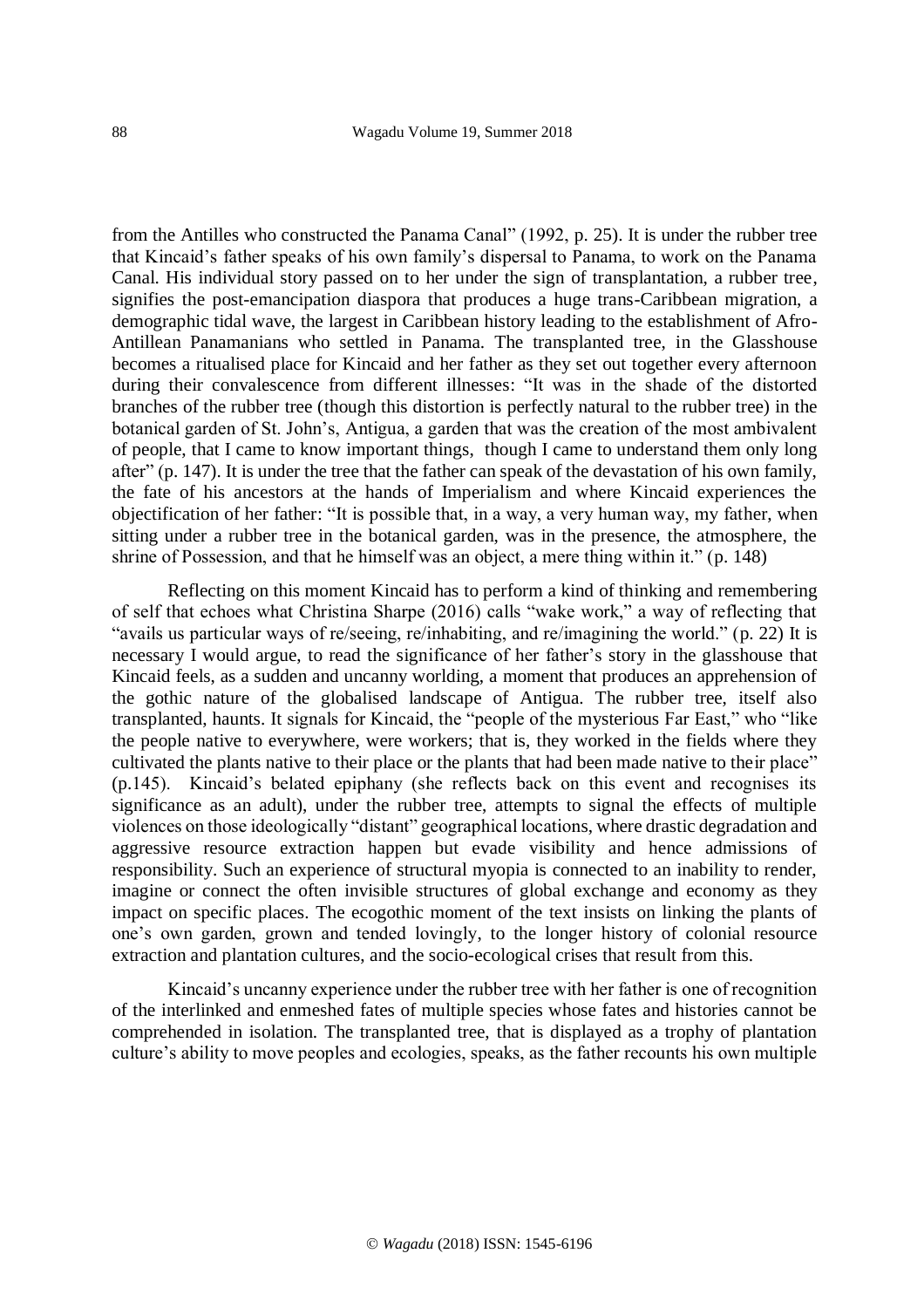dislocations, the legacies of different moments of forced migrations, of false liberations and continued movements across and between Caribbean locations. If the Anthropocene is to come into view, it is at this moment, at the edges of the child's vision, where the ghosts of the individual life, of the personal story suddenly open into the history of the world itself.

# **Bibliography**

- Benítez-Rojo, Antonio, *The Repeating Island: The Caribbean and the Postmodern Perspective*, Durham and London: Duke University Press, 1992.
- Braziel, Jana Evans, *Caribbean Genesis: Jamaica Kincaid and the Writing of New Worlds*, Albany: SUNY Press, 2009.
- DeLoughrey, Elizabeth M., Renee K. Gosson, George B. Handley, eds. *Caribbean Literature and the Environment*, Charlottesville and London: University of Virginia Press, 2005.
- Edwards, Justin D. and Sandra G.T. Vasconcelos, eds *Tropical Gothic in Literature and Culture: The Americas,* New York: Routledge, 2016.
- Haraway, Donna, 'Anthropocene, Capitalocene, Plantationocene, Chthulucene: Making Kin', *Environmental Humanities*, 6, 2015.
- Harris, Wilson, *The Whole Armour and the Secret Ladder*, London: Faber, 1962,
- Huggan, Graham and Helen Tiffin, *Postcolonial Ecocriticism: Literature, Animals, Environment,* New York: Routledge, 2011.
- Kincaid, Jamaica, *My Garden (Book):,* New York: Farrar, Strauss, Giroux, NY, 1999.
- \_\_\_\_. *Among Flowers: A Walk in the Himalaya*. Washington DC: National Geographic, 2005.
- Marder, Michael & Patricia Vieira, 'Writing Phytophilia: Philosophers and Poets as Lovers of Plants', *Frame* 26.2, Nov 2013, pp.37-53.
- Marder, Michael, *The Philosopher's Plant: An intellectual herbarium*, New York: Columbia University Press, 2013.
- Moore, Jason, W., *Capitalism in the Web of Life: Ecology and the Accumulation of Capital*, London and Brooklyn, New York: Verso, 2015.
- Morton, Timothy, *Dark Ecology: For a Logic of Future Co-existence*, New York: Columbia University Press, 2016.